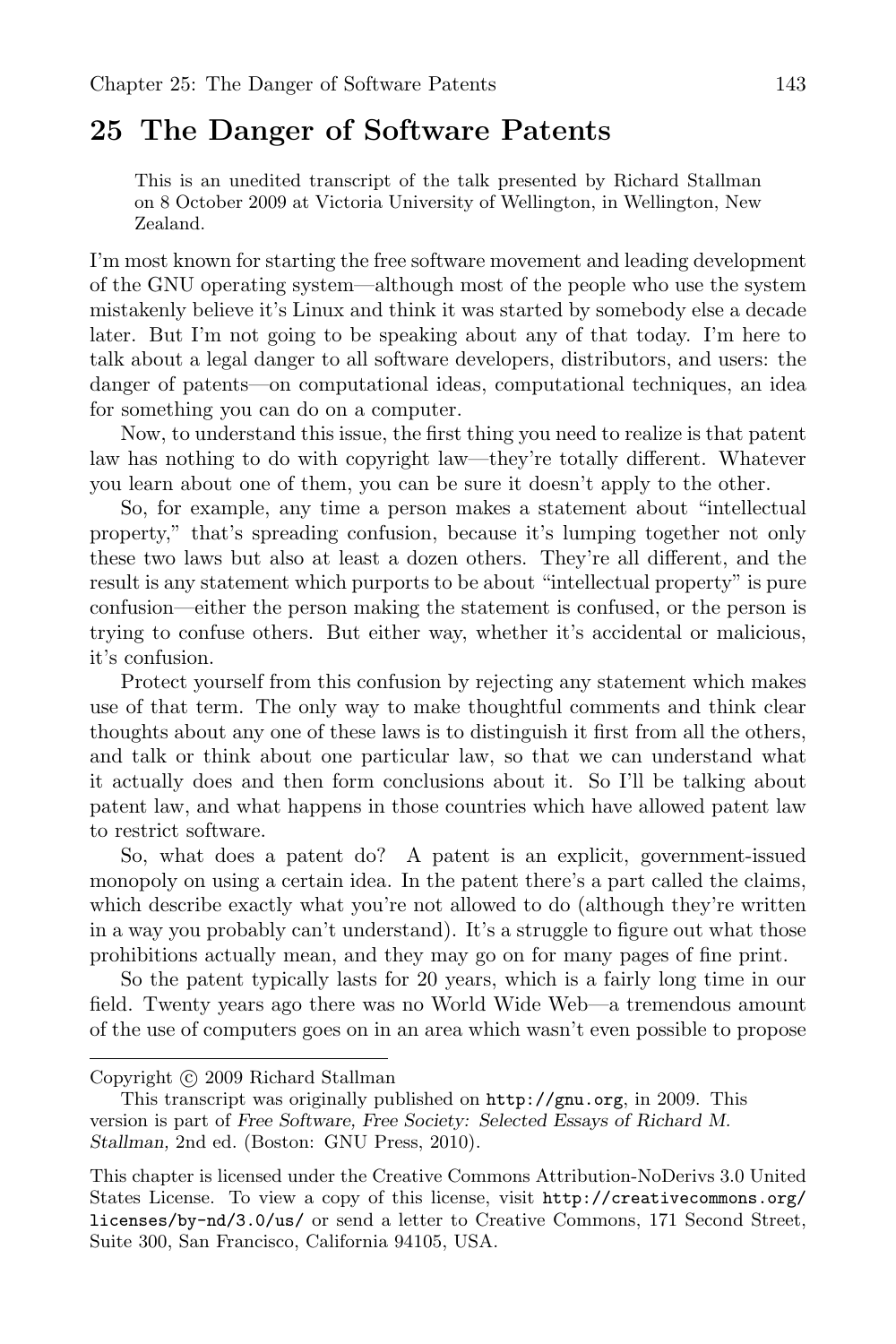20 years ago. So of course everything that people do on it is something that's new since 20 years ago—at least in some aspect it is new. So if patents had been applied for we'd be prohibited from doing all of it, and we may be prohibited from doing all of it in countries that have been foolish enough to have such a policy.

Most of the time, when people describe the function of the patent system, they have a vested interest in the system. They may be patent lawyers, or they may work in the Patent Office, or they may be in the patent office of a megacorporation, so they want you to like the system.

The *Economist* once referred to the patent system as "a time-consuming lottery." If you've ever seen publicity for a lottery, you understand how it works: they dwell on the very unlikely probability of winning, and they don't talk about the overwhelming likelihood of losing. In this way, they intentionally and systematically present a biased picture of what's likely to happen to you, without actually lying about any particular fact.

It's the same way for the publicity for the patent system: they talk about what it's like to walk down the street with a patent in your pocket—or first of all, what it's like to get a patent, then what it's like to have a patent in your pocket, and every so often you can pull it out and point it at somebody and say, "Give me your money."

To compensate for their bias, I'm going to describe it from the other side, the victim side—what it's like for people who want to develop or distribute or run software. You have to worry that any day someone might walk up to you and point a patent at you and say, "Give me your money."

If you want to develop software in a country that allows software patents, and you want to work with patent law, what will you have to do?

You could try to make a list of all the ideas that one might be able to find in the program that you're about to write, aside from the fact that you don't know that when you start writing the program. [But] even after you finish writing the program you wouldn't be able to make such a list.

The reason is. . .in the process you conceived of it in one particular way you've got a mental structure to apply to your design. And because of that, it will block you from seeing other structures that somebody might use to understand the same program—because you're not coming to it fresh; you already designed it with one structure in mind. Someone else who sees it for the first time might see a different structure, which involves different ideas, and it would be hard for you to see what those other ideas are. But nonetheless they're implemented in your program, and those patents could prohibit your program, if those ideas are patented.

For instance, suppose there were graphical-idea patents and you wanted to draw a square. Well, you would realize that if there was a patent on a bottom edge, it would prohibit your square. You could put "bottom edge" on the list of all ideas implemented in your drawing. But you might not realize that somebody else with a patent on bottom corners could sue you easily also, because he could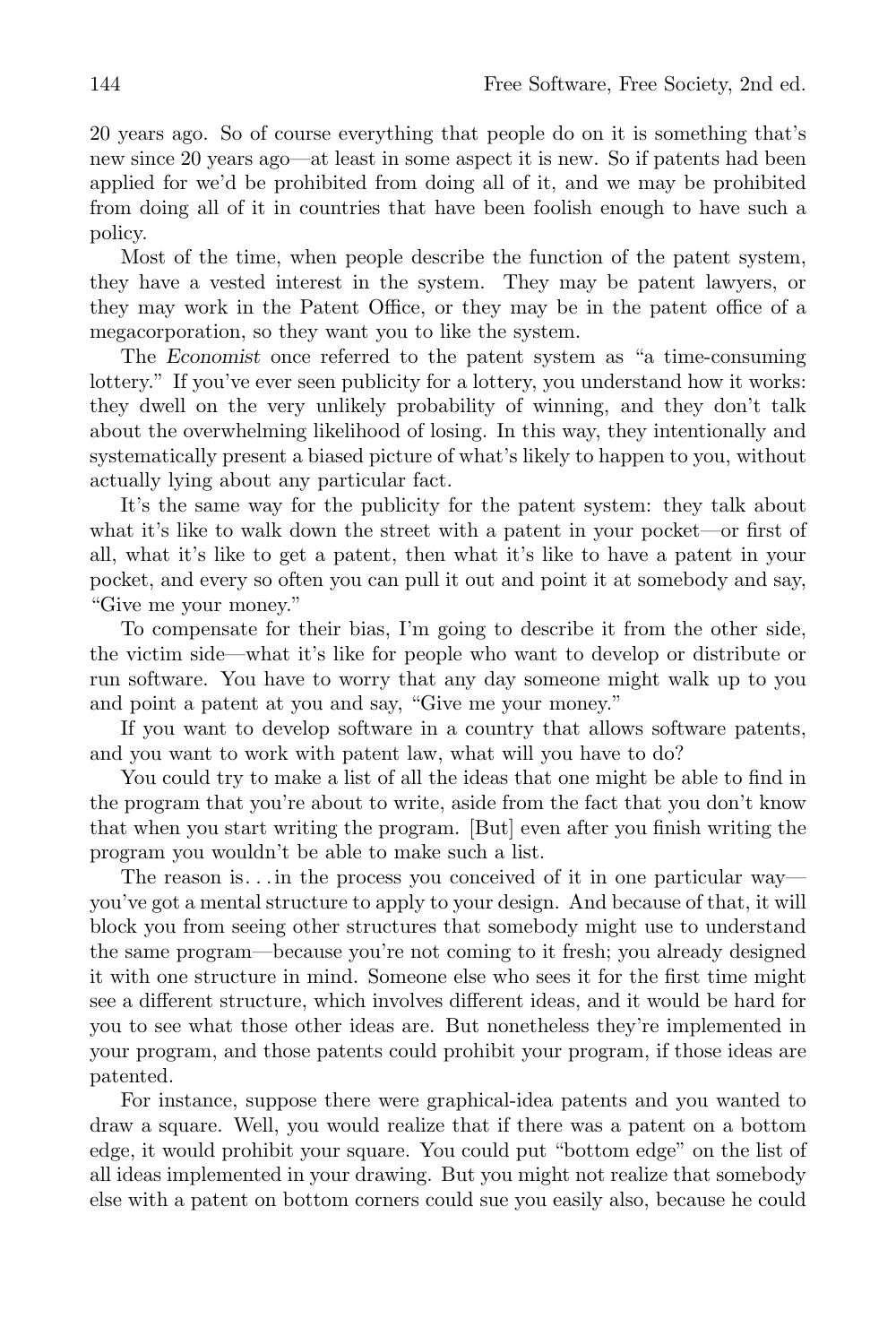take your drawing and turn it by 45 degrees. And now your square is like this, and it has a bottom corner.

So you couldn't make a list of all the ideas which, if patented, could prohibit your program.

What you might try to do is find out all the ideas that are patented that might be in your program. Now you can't do that actually, because patent applications are kept secret for at least 18 months; and the result is the Patent Office could be considering now whether to issue a patent, and they won't tell you. And this is not just an academic, theoretical possibility.

For instance, in 1984 the Compress program was written, a program for compressing files using the data compression algorithm, and at that time there was no patent on that algorithm for compressing files. The author got the algorithm from an article in a journal. That was when we thought that the purpose of computer science journals was to publish algorithms so people could use them.

He wrote this program, he released it, and in 1985 a patent was issued on that algorithm. But the patent holder was cunning and didn't immediately go around telling people to stop using it. The patent holder figured, "Let's let everybody dig their grave deeper." A few years later they started threatening people; it became clear we couldn't use Compress, so I asked for people to suggest other algorithms we could use for compressing files.

And somebody wrote and said, "I developed another data compression algorithm that works better, I've written a program, I'd like to give it to you." So we got ready to release it, and a week before it was ready to be released, I read in the *New York Times* weekly patent column, which I rarely saw—it's a couple of times a year I might see it—but just by luck I saw that someone had gotten a patent for "inventing a new method of compressing data." And so I said we had better look at this, and sure enough it covered the program we were about to release. But it could have been worse: the patent could have been issued a year later, or two years later, or three years later, or five years later.

Anyway, someone else came up with another, even better compression algorithm, which was used in the program gzip, and just about everybody who wanted to compress files switched to gzip, so it sounds like a happy ending. But you'll hear more later. It's not entirely so happy.

So, you can't find out about the patents that are being considered even though they may prohibit your work once they come out, but you can find out about the already issued patents. They're all published by the Patent Office. The problem is you can't read them all, because there are too many of them.

In the US I believe there are hundreds of thousands of software patents; keeping track of them would be a tremendous job. So you're going to have to search for relevant patents. And you'll find a lot of relevant patents, but you won't necessarily find them all.

For instance, in the 80s and 90s, there was a patent on "natural order recalculation" in spreadsheets. Somebody once asked me for a copy of it, so I looked in our computer file which lists the patent numbers. And then I pulled out the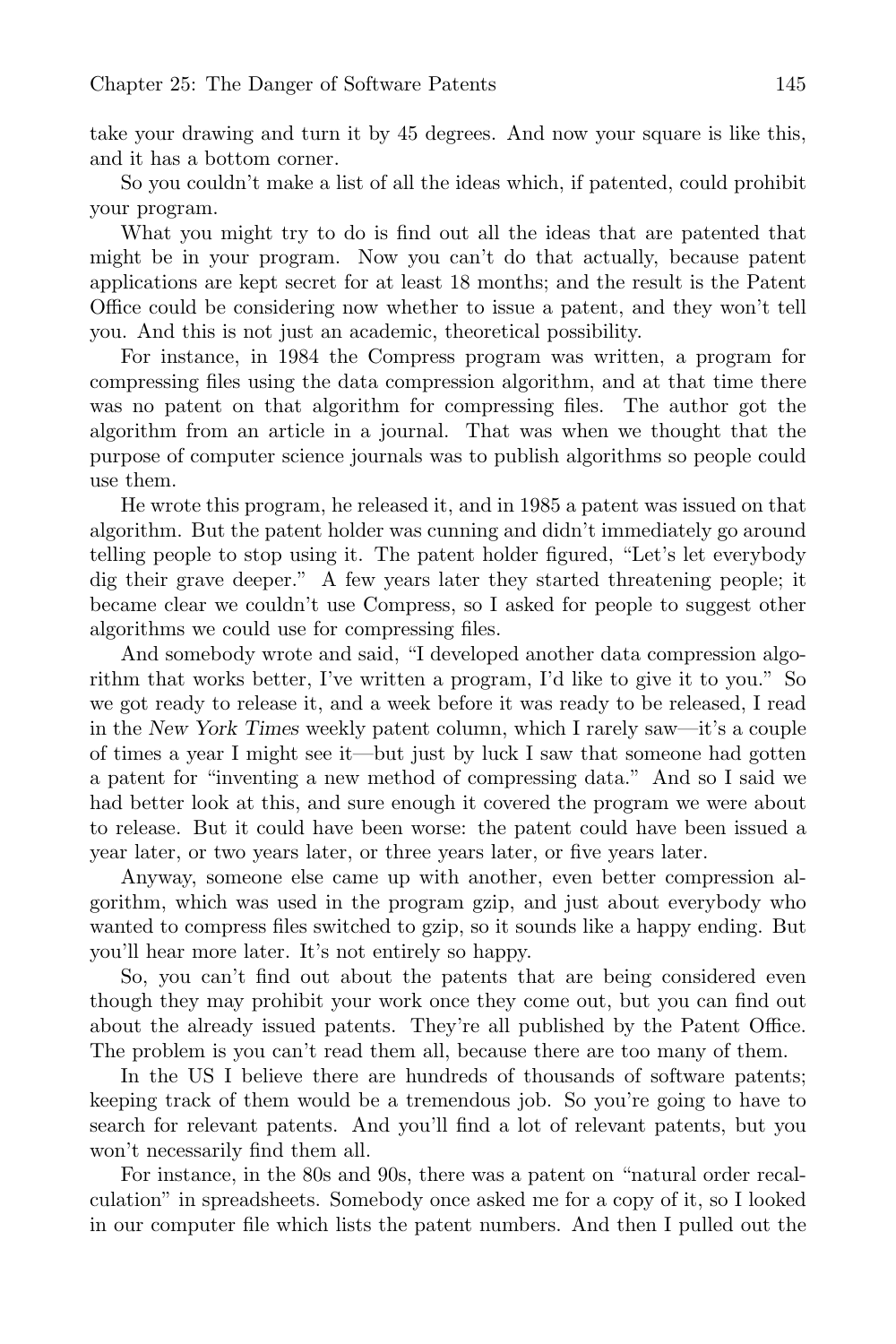drawer to get the paper copy of this patent and xeroxed it and sent it to him. And when he got it, he said, "I think you sent me the wrong patent. This is something about compilers." So I thought maybe our file has the wrong number in it. I looked in it again, and sure enough it said, "A method for compiling formulas into object code." So I started to read it to see if it was indeed the wrong patent. I read the claims, and sure enough it was the natural order recalculation patent, but it didn't use those terms. It didn't use the term "spreadsheet." In fact, what the patent prohibited was dozens of different ways of implementing topological sort—all the ways they could think of. But I don't think it used the term "topological sort."

So if you were writing a spreadsheet and you tried to find relevant patents by searching, you might have found a lot of patents. But you wouldn't have found this one until you told somebody, "Oh, I'm working on a spreadsheet," and he said, "Oh, did you know those other companies that are making spreadsheets are getting sued?" Then you would have found out.

Well, you can't find all the patents by searching, but you can find a lot of them. And then you've got to figure out what they mean, which is hard, because patents are written in tortuous legal language which is very hard to understand the real meaning of. So you're going to have to spend a lot of time talking with an expensive lawyer explaining what you want to do in order to find out from the lawyer whether you're allowed to do it.

Even the patent holders often can't recognize just what their patents mean. For instance, there's somebody named Paul Heckel who released a program for displaying a lot of data on a small screen, and based on a couple of the ideas in that program he got a couple of patents.

I once tried to find a simple way to describe what claim 1 of one of those patents covered. I found that I couldn't find any simpler way of saying it than what was in the patent itself; and that sentence, I couldn't manage to keep it all in my mind at once, no matter how hard I tried.

And Heckel couldn't follow it either, because when he saw HyperCard, all he noticed was it was nothing like his program. It didn't occur to him that the way his patent was written it might prohibit HyperCard; but his lawyer had that idea, so he threatened Apple. And then he threatened Apple's customers, and eventually Apple made a settlement with him which is secret, so we don't know who really won. And this is just an illustration of how hard it is for anybody to understand what a patent does or doesn't prohibit.

In fact, I once gave this speech and Heckel was in the audience. And at this point he jumped up and said, "That's not true, I just didn't know the scope of my protection." And I said, "Yeah, that's what I said," at which point he sat down and that was the end of my experience being heckled by Heckel. If I had said no, he probably would have found a way to argue with me.

Anyway, after a long, expensive conversation with a lawyer, the lawyer will give you an answer like this: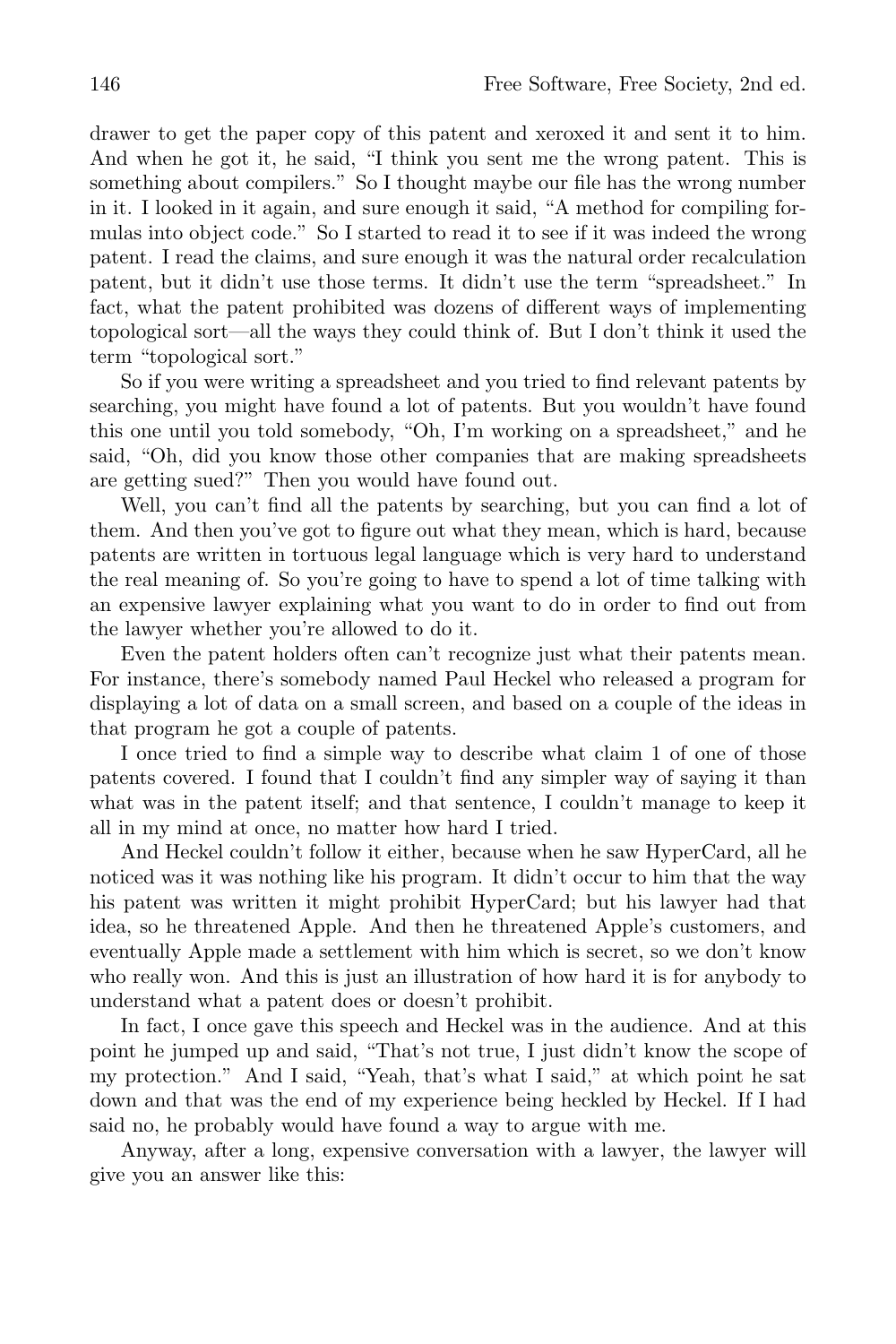If you do something in this area, you're almost certain to lose a lawsuit; if you do something in this area, there's a considerable chance of losing a lawsuit; and if you really want to be safe you've got to stay out of this area. But there's a sizeable element of chance in the outcome of any lawsuit.

So now that you have clear, predictable rules for doing business, what are you actually going to do? Well, there are three things that you could do to deal with the issue of any particular patent. One is to avoid it, another is to get a license for it, and the third is to invalidate it. So I'll talk about these one by one.

First, there's the possibility of avoiding the patent, which means, don't implement what it prohibits. Of course, if it's hard to tell what it prohibits, it might be hard to tell what would suffice to avoid it.

A couple of years ago Kodak sued Sun [for] using a patent for something having to do with object-oriented programming, and Sun didn't think it was infringing that patent. But the court decided it was; and when other people look at that patent they haven't the faintest idea whether that decision was right or not. No one can tell what that patent does or doesn't cover, but Sun had to pay hundreds of millions of dollars because of violating a completely incomprehensible law.

Sometimes you can tell what you need to avoid, and sometimes what you need to avoid is an algorithm.

For instance, I saw a patent for something like the fast Fourier transform, but it ran twice as fast. Well, if the ordinary FFT is fast enough for your application then that's an easy way to avoid this other one. And most of the time that would work. Once in a while you might be trying to do something where it runs doing FFT all the time, and it's just barely fast enough using the faster algorithm. And then you can't avoid it, although maybe you could wait a couple of years for a faster computer. But that's going to be rare. Most of the time that patent will to be easy to avoid.

On the other hand, a patent on an algorithm may be impossible to avoid. Consider the LZW data compression algorithm. Well, as I explained, we found a better data compression algorithm, and everybody who wanted to compress files switched to the program gzip which used the better algorithm. And the reason is, if you just want to compress the file and uncompress it later, you can tell people to use this program to uncompress it; then you can use any program with any algorithm, and you only care how well it works.

But LZW is used for other things, too; for instance the PostScript language specifies operators for LZW compression and LZW uncompression. It's no use having another, better algorithm because it makes a different format of data. They're not interoperable. If you compress it with the gzip algorithm, you won't be able to uncompress it using LZW. So no matter how good your other algorithm is, and no matter what it is, it just doesn't enable you to implement PostScript according to the specs.

But I noticed that users rarely ask their printers to compress things. Generally the only thing they want their printers to do is to uncompress; and I also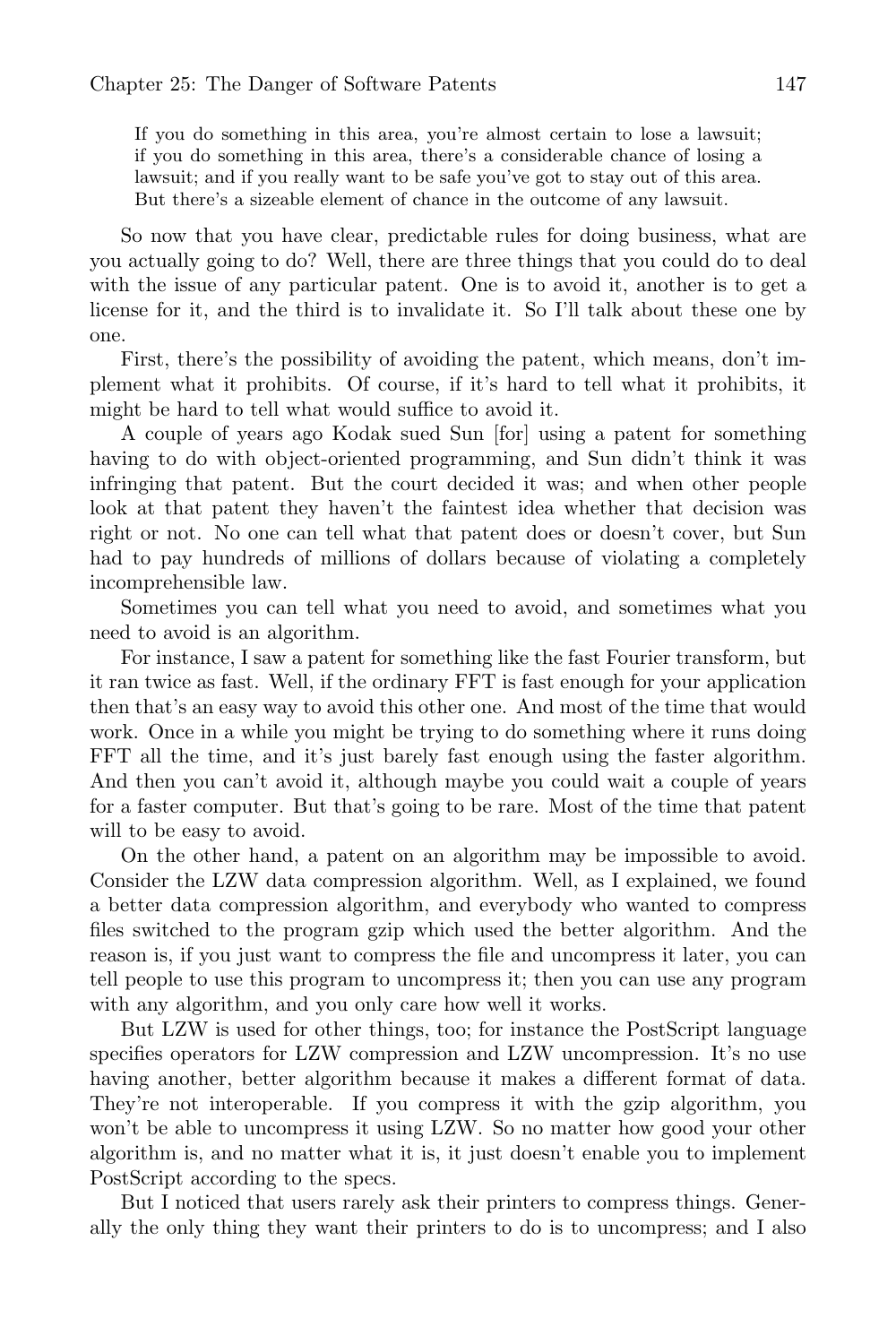noticed that both of the patents on the LZW algorithm were written in such a way that if your system can only uncompress, it's not forbidden. These patents were written so that they covered compression, and they had other claims covering both compression and uncompression; but there was no claim covering only uncompression. So I realized that if we implement only the uncompression for LZW, we would be safe. And although it would not satisfy the specification, it would please the users sufficiently; it would do what they actually needed. So that's how we barely squeaked by avoiding the two patents.

Now there is gif format, for images. That uses the LZW algorithm also. It didn't take long for people to define another image format, called png, which stands for "Png's Not Gif." I think it uses the gzip algorithm. And we started saying to people, "Don't use gif format, it's dangerous. Switch to png." And the users said, "Well, maybe some day, but the browsers don't implement it yet," and the browser developers said, "We may implement it someday, but there's not much demand from users."

Well, it's pretty obvious what's going on—gif was a de facto standard. In effect, asking people to switch to a different format, instead of their de facto standard, is like asking everyone in New Zealand to speak Hungarian. People will say, "Well, yeah, I'll learn to speak it after everyone else does." And so we never succeeded in asking people to stop using gif, even though one of those patent holders was going around to operators of web sites, threatening to sue them unless they could prove that all of the gifs on the site were made with authorized, licensed software.

So gif was a dangerous trap for a large part of our community. We thought we had an alternative to gif format, namely jpeg, but then somebody said, "I was just looking through my portfolio of patents"—I think it was somebody that just bought patents and used them to threaten people—and he said, "and I found that one of them covers jpeg format."

Well, jpeg was not a de facto standard, it's an official standard, issued by a standards committee; and the committee had a lawyer too. Their lawyer said he didn't think that this patent actually covered jpeg format.

So who's right? Well, this patent holder sued a bunch of companies, and if there was a decision, it would have said who was right. But I haven't heard about a decision; I'm not sure if there ever was one. I think they settled, and the settlement is almost certainly secret, which means that it didn't tell us anything about who's right.

These are fairly lightweight cases: one patent on jpeg, two patents on the LZW algorithm used in gif. Now you might wonder how come there are two patents on the same algorithm? It's not supposed to happen, but it did. And the reason is that the patent examiners can't possibly take the time to study every pair of things they might need to study and compare, because they're not allowed to take that much time. And because algorithms are just mathematics, there's no way you can narrow down which applications and patents you need to compare.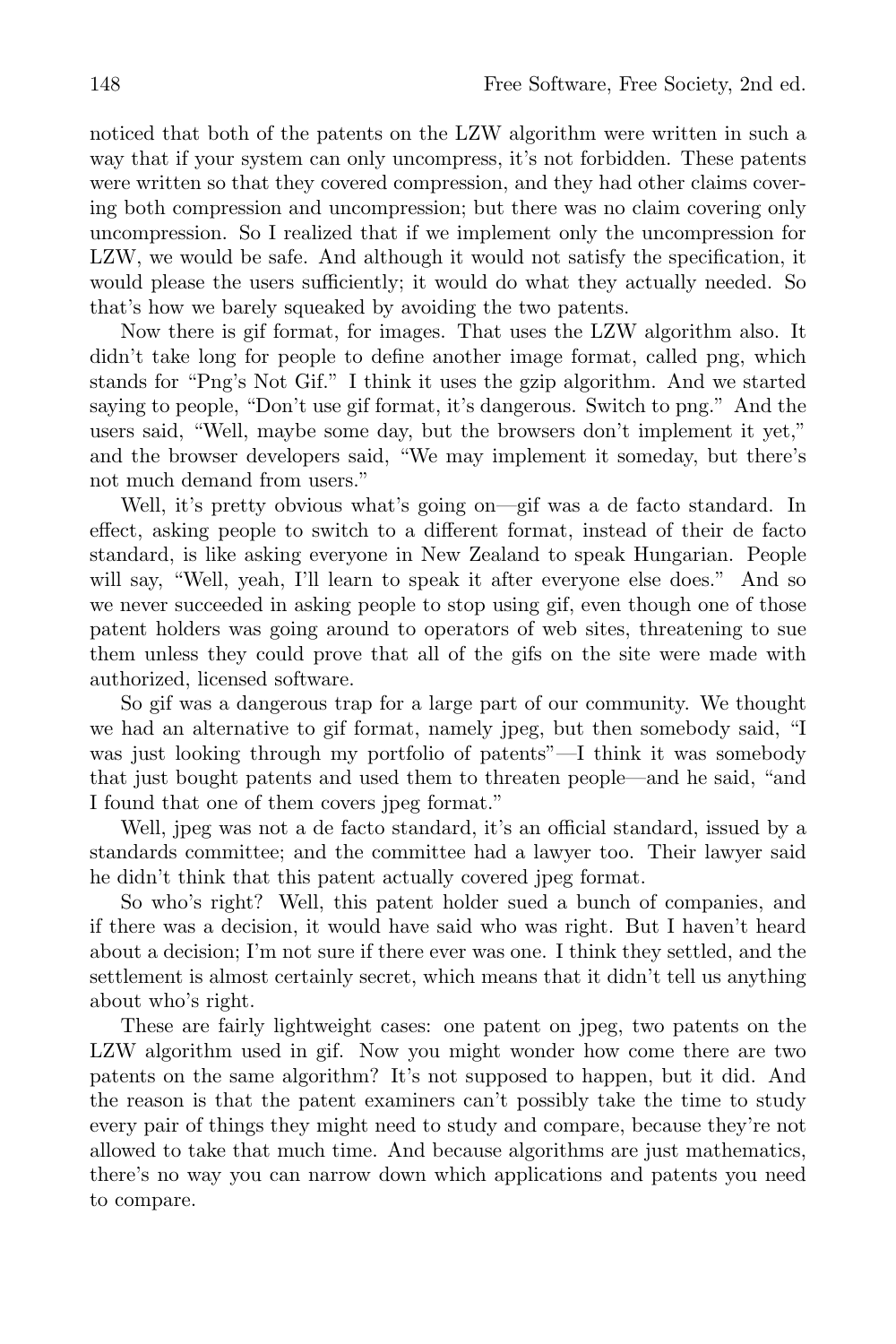You see, in physical engineering fields, they can use the physical nature of what's going on to narrow things down. For instance, in chemical engineering, they can say, "What are the substances going in? What are the substances coming out?" If two different [patent] applications are different in that way, then they're not the same process so you don't need to worry. But the same math can be represented in ways that can look very different, and until you study them both together, you don't realize they're talking about the same thing. And, because of this, it's quite common to see the same thing get patented multiple times [in software].

Remember that program that was killed by a patent before we released it? Well, that algorithm got patented twice also. In one little field we've seen it happen in two cases that we ran into—the same algorithm being patented twice. Well, I think my explanation tells you why that happens.

But one or two patents is a lightweight case. What about mpeg2, the video format? I saw a list of over 70 patents covering that, and the negotiations to arrange a way for somebody to license all those patents took longer than developing the standard itself. The jpeg committee wanted to develop a followon standard, and they gave up. They said there were too many patents; there was no way to do it.

Sometimes it's a feature that's patented, and the only way to avoid that patent is not to implement that feature. For instance, the users of the word processor Xywrite once got a downgrade in the mail, which removed a feature. The feature was that you could define a list of abbreviations. For instance, if you define "exp" as an abbreviation for "experiment," then if you type "exp-space" or "exp-comma," the "exp" would change automatically to "experiment."

Then somebody who had a patent on this feature threatened them, and they concluded that the only thing they could do was to take the feature out. And so they sent all the users a downgrade.

But they also contacted me, because my Emacs editor had a feature like that starting from the late 70s. And it was described in the Emacs manual, so they thought I might be able to help them invalidate that patent. Well, I'm happy to know I've had at least one patentable idea in my life, but I'm unhappy that someone else patented it.

Fortunately, in fact, that patent was eventually invalidated, and partly on the strength of the fact that I had published using it earlier. But in the meantime they had had to remove this feature.

Now, to remove one or two features may not be a disaster. But when you have to remove 50 features, you could do it, but people are likely to say, "This program's no good; it's missing all the features I want." So it may not be a solution. And sometimes a patent is so broad that it wipes out an entire field, like the patent on public-key encryption, which in fact put public-key encryption basically off limits for about ten years.

So that's the option of avoiding the patent—often possible, but sometimes not, and there's a limit to how many patents you can avoid.

What about the next possibility, of getting a license for the patent?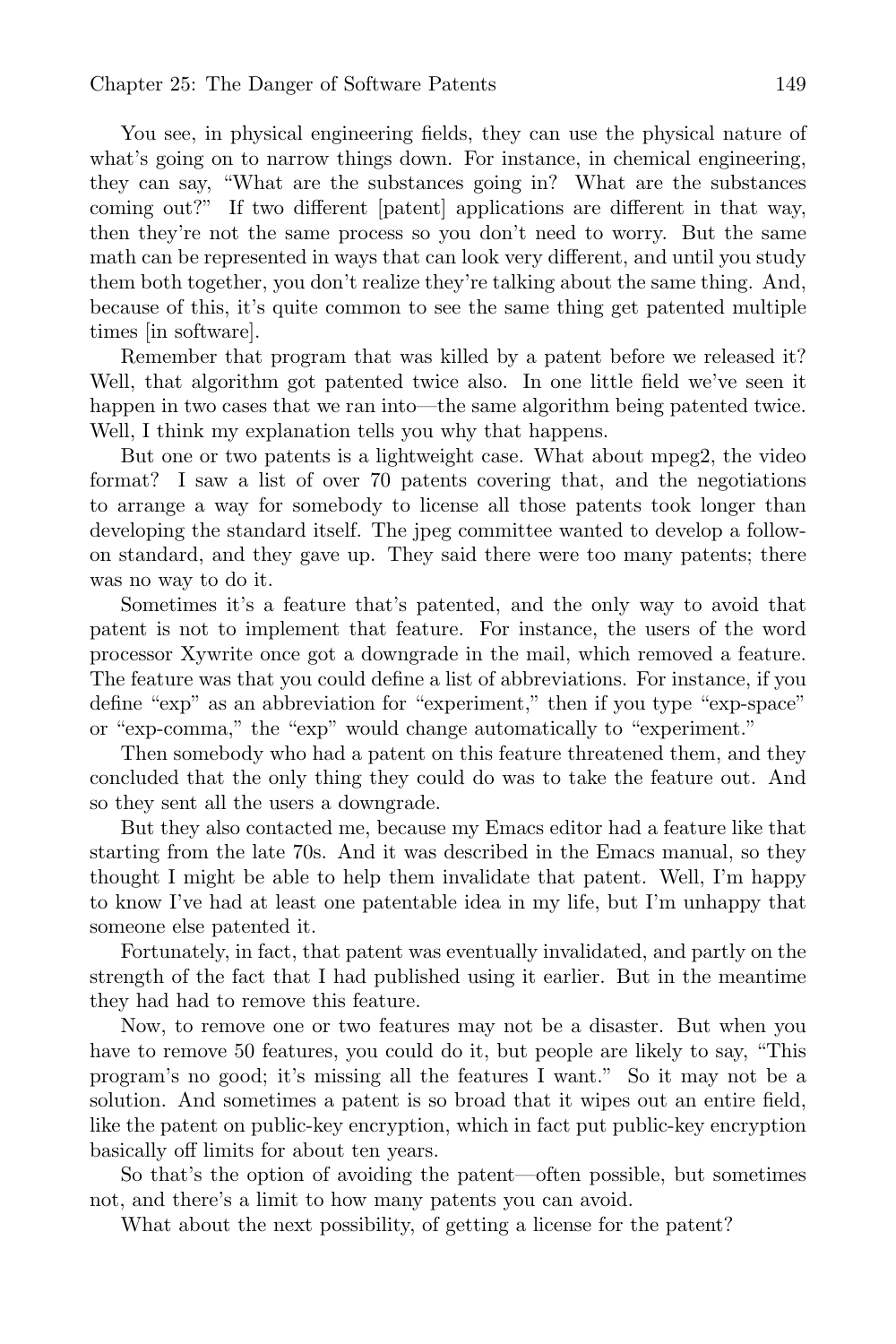Well, the patent holder may not offer you a license. It's entirely up to him. He could say, "I just want to shut you down." I once got a letter from somebody whose family business was making casino games, which were of course computerized, and he had been threatened by a patent holder who wanted to make his business shut down. He sent me the patent. Claim 1 was something like "a network with a multiplicity of computers, in which each computer supports a multiplicity of games, and allows a multiplicity of game sessions at the same time."

Now, I'm sure in the 1980s there was a university that set up a room with a network of workstations, and each workstation had some kind of windowing facility. All they had to do was to install multiple games and it would be possible to display multiple game sessions at once. This is so trivial and uninteresting that nobody would have bothered to publish an article about doing it. No one would have been interested in publishing an article about doing it, but it was worth patenting it. If it had occurred to you that you could get a monopoly on this trivial thing, then you could shut down your competitors with it.

But why does the Patent Office issue so many patents that seem absurd and trivial to us?

It's not because the patent examiners are stupid, it's because they're following a system, and the system has rules, and the rules lead to this result.

You see, if somebody has made a machine that does something once, and somebody else designs a machine that will do the same thing, but N times, for us that's a for-loop, but for the Patent Office that's an invention. If there are machines that can do A, and there are machines that can do B, and somebody designs a machine that can do A or B, for us that's an if-then-else statement, but for the Patent Office that's an invention. So they have very low standards, and they follow those standards; and the result is patents that look absurd and trivial to us. Whether they're legally valid I can't say. But every programmer who sees them laughs.

In any case, I was unable to suggest anything he could do to help himself, and he had to shut down his business. But most patent holders will offer you a license. It's likely to be rather expensive.

But there are some software developers that find it particularly easy to get licenses, most of the time. Those are the megacorporations. In any field the megacorporations generally own about half the patents, and they cross-license each other, and they can make anybody else cross-license if he's really producing anything. The result is that they end up painlessly with licenses for almost all the patents.

IBM wrote an article in its house magazine, *Think* magazine—I think it's issue 5, 1990—about the benefit IBM got from its almost 9,000 US patents at the time (now it's up to 45,000 or more). They said that one of the benefits was that they collected money, but the main benefit, which they said was perhaps an order of magnitude greater, was "getting access to the patents of others," namely cross-licensing.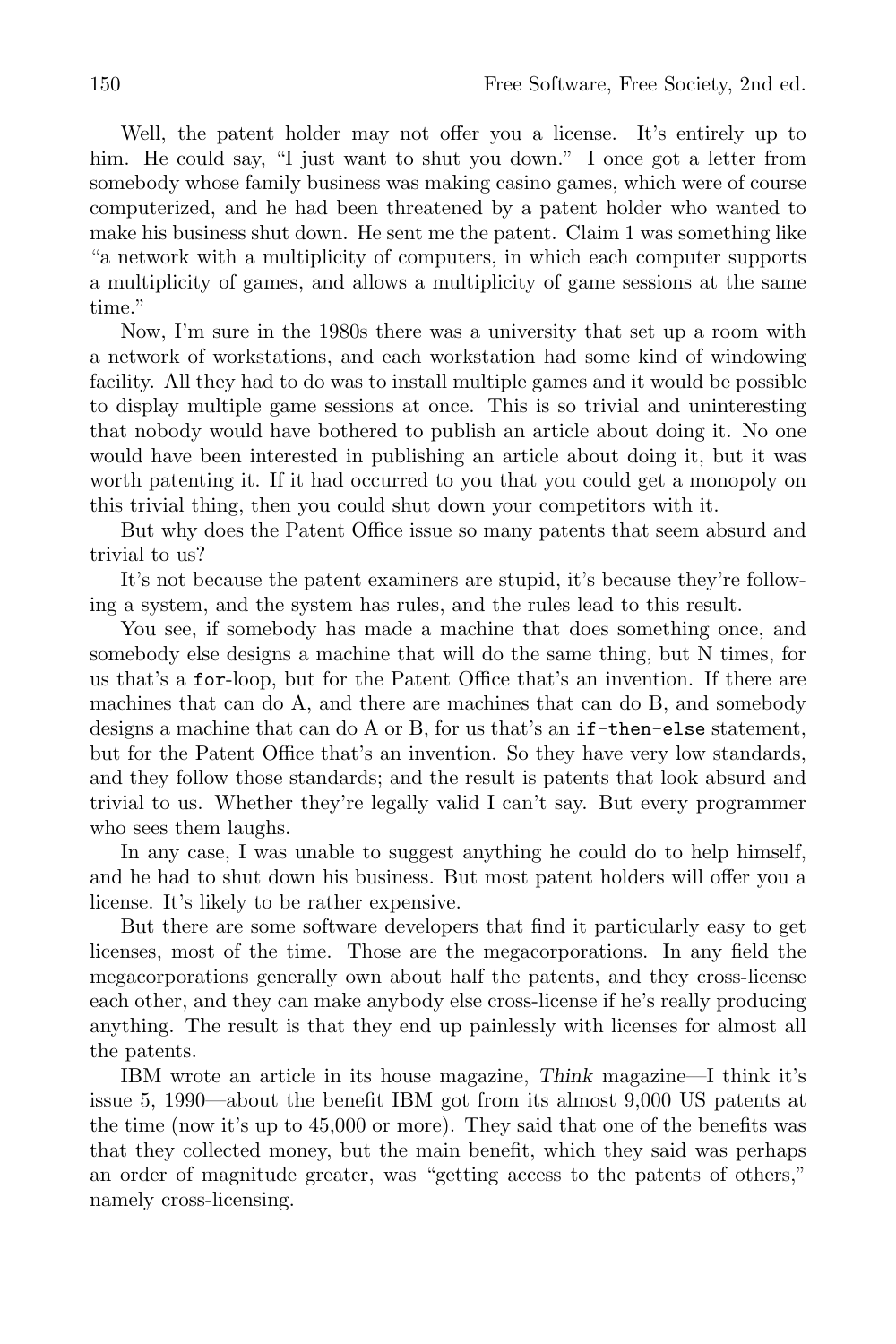What this means is since IBM, with so many patents, can make almost everybody give them a cross-license, IBM avoids almost all the grief that the patent system would have inflicted on anybody else. So that's why IBM wants software patents. That's why the megacorporations in general want software patents, because they know that by cross-licensing, they will have a sort of exclusive club on top of a mountain peak. And all the rest of us will be down here, and there's no way we can get up there. You know, if you're a genius, you might start up a small company and get some patents, but you'll never get into IBM's league, no matter what you do.

Now a lot of companies tell their employees, "Get us patents so we can defend ourselves" and they mean, "use them to try to get cross-licensing," but it just doesn't work well. It's not an effective strategy if you've got a small number of patents.

Suppose you've got three patents. One points there, one points there, and one points there, and somebody over there points a patent at you. Well, your three patents don't help you at all, because none of them points at him. On the other hand, sooner or later, somebody in the company is going to notice that this patent is actually pointing at some people, and [the company] could threaten them and squeeze money out of them—never mind that those people didn't attack this company.

So if your employer says to you, "We need some patents to defend ourselves, so help us get patents," I recommend this response:

Boss, I trust you and I'm sure you would only use those patents to defend the company if it's attacked. But I don't know who's going to be the CEO of this company in five years. For all I know, it might get acquired by Microsoft. So I really can't trust the company's word to only use these patents for defense unless I get it in writing. Please put it in writing that any patents I provide for the company will only be used for self-defense and collective security, and not for repression, and then I'll be able to get patents for the company with a clean conscience.

It would be most interesting to raise this not just in private with your boss, but also on the company's discussion list.

The other thing that could happen is that the company could fail and its assets could be auctioned off, including the patents; and the patents will be bought by someone who means to use them to do something nasty.

This cross-licensing practice is very important to understand, because this is what punctures the argument of the software patent advocates who say that software patents are needed to protect the starving genius. They give you a scenario which is a series of unlikelihoods.

So let's look at it. According to this scenario, there's a brilliant designer of whatever, who's been working for years by himself in his attic coming up with a better way to do whatever it is. And now that it's ready, he wants to start a business and mass-produce this thing; and because his idea is so good his company will inevitably succeed— except for one thing: the big companies will compete with him and take all his market the away. And because of this, his business will almost certainly fail, and then he will starve.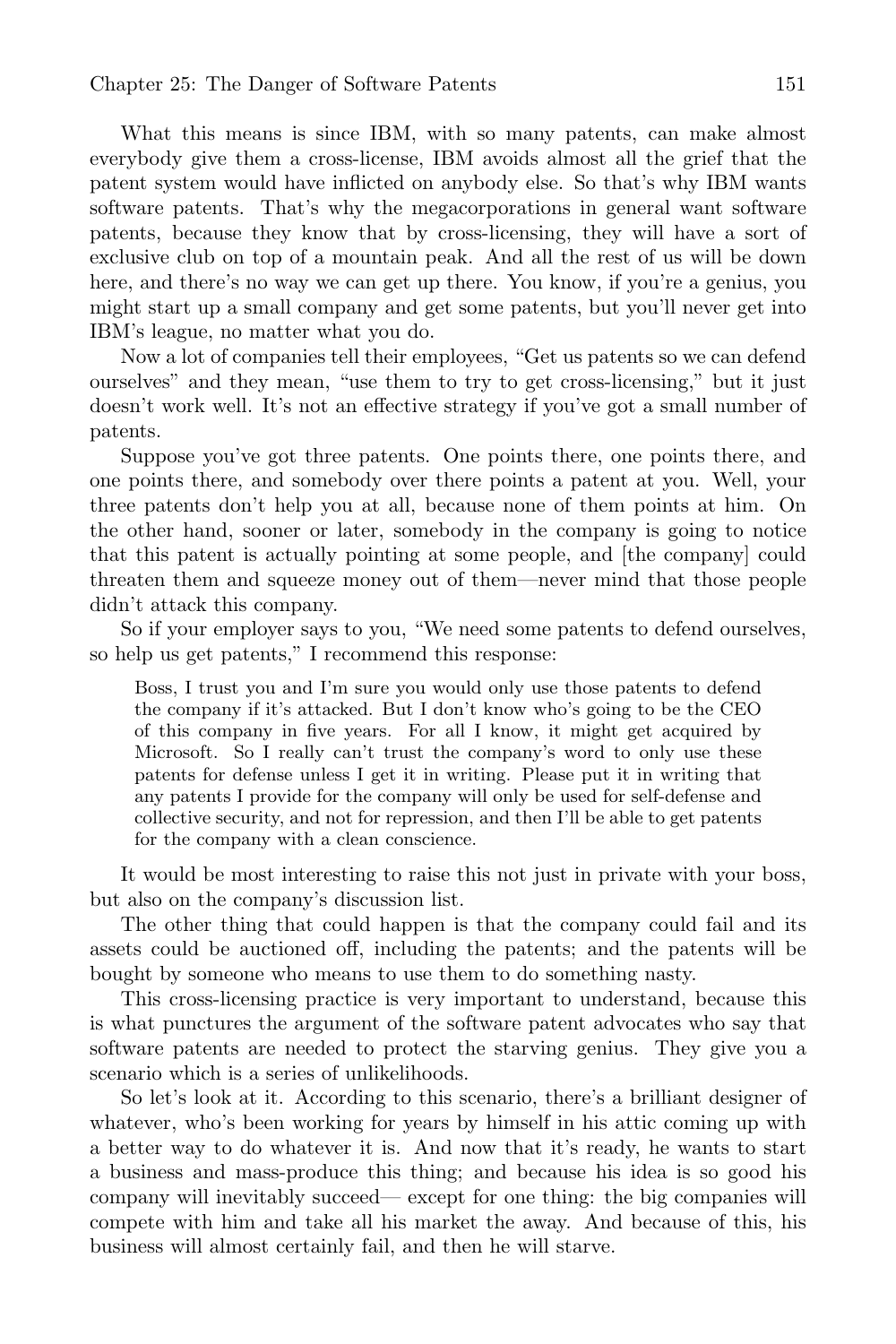Well, let's look at all the unlikely assumptions here.

First of all, that he comes up with this idea working by himself. That's not very likely. In a high-tech field, most progress is made by people working in a field, doing things and talking with people in the field. But I wouldn't say it's impossible, not that one thing by itself.

But anyway the next supposition is that he's going to start a business and that it's going to succeed. Well, just because he's a brilliant engineer doesn't mean that he's any good at running a business. Most new businesses fail; more than 95 percent of them, I think, fail within a few years. So that's probably what's going to happen to him, no matter what.

Ok, let's assume that in addition to being a brilliant engineer who came up with something great by himself, he's also talented at running businesses. If he has a knack for running businesses, then maybe his business won't fail. After all, not all new businesses fail, there are a certain few that succeed. Well, if he understands business, then instead of trying to go head to head with large companies, he might try to do things that small companies are better at and have a better chance of succeeding. He might succeed. But let's suppose it fails anyway. If he's so brilliant and has a knack for running businesses, I'm sure he won't starve, because somebody will want to give him a job.

So a series of unlikelihoods—it's not a very plausible scenario. But let's look at it anyway.

Because where they go from there is to say the patent system will "protect" our starving genius, because he can get a patent on this technique. And then when IBM wants to compete with him, he says, "IBM, you can't compete with me, because I've got this patent," and IBM says, "Oh, no, not again!"

Well, here's what really happens.

IBM says, "Oh, how nice, you have a patent. Well, we have this patent, and this patent, and this patent, and this patent, and this patent, all of which cover other ideas implemented in your product, and if you think you can fight us on all those, we'll pull out some more. So let's sign a cross-license agreement, and that way nobody will get hurt." Now since we've assumed that our genius understands business, he's going to realize that he has no choice. He's going to sign the cross-license agreement, as just about everybody does when IBM demands it. And then this means that IBM will get "access" to his patent, meaning IBM would be free to compete with him just as if there were no patents, which means that the supposed benefit that they claim he would get by having this patent is not real. He won't get this benefit.

The patent might "protect" him from competition from you or me, but not from IBM—not from the very megacorporations which the scenario says are the threat to him. You know in advance that there's got to be a flaw in this reasoning when people who are lobbyists for megacorporations recommend a policy supposedly because it's going to protect their small competitors from them. If it really were going to do that, they wouldn't be in favor of it. But this explains why [software patents] won't do it.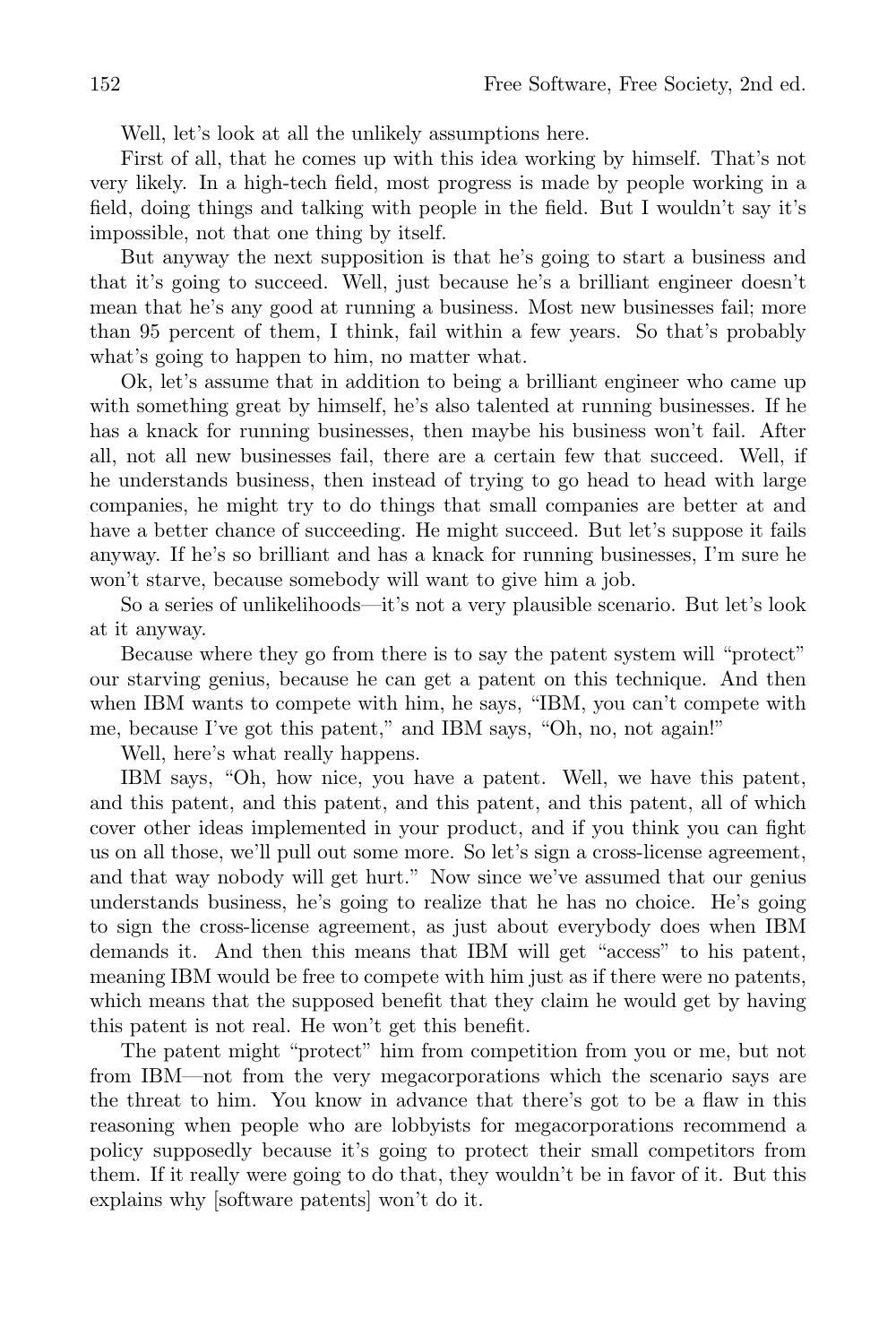Even IBM can't always do this, because there are companies that we refer to as patent trolls or patent parasites, and their only business is using patents to squeeze money out of people who really make something.

Patent lawyers tell us that it's really wonderful to have patents in your field, but they don't have patents in their field. There are no patents on how to send or write a threatening letter, no patents on how to file a lawsuit, and no patents on how to persuade a judge or jury, so even IBM can't make the patent trolls cross-license. But IBM figures, "Our competition will have to pay them too; this is just part of the cost of doing business, and we can live with it." IBM and the other megacorporations figure that the general dominion over all activity that they get from their patents is good for them, and paying off the trolls they can live with. So that's why they want software patents.

There are also certain software developers who find it particularly difficult to get a patent license, and those are the developers of free software. The reason is that the usual patent license has conditions we can't possibly fulfill, because usual patent licenses demand a payment per copy. But when software gives users the freedom to distribute and make more copies, we have no way to count the copies that exist.

If someone offered me a patent license for a payment of one-millionth of a dollar per copy, the total amount of money I'd have to pay maybe is in my pocket now. Maybe it's \$50, but I don't know if it's \$50, or \$49, or what, because there's no way I can count the copies that people have made.

A patent holder doesn't have to demand a payment per copy; a patent holder could offer you a license for a single lump sum, but those lump sums tend to be big, like US\$100,000.

And the reason that we've been able to develop so much freedom-respecting software is [that] we can develop software without money, but we can't pay a lot of money without money. If we're forced to pay for the privilege of writing software for the public, we won't be able to do it very much.

That's the possibility of getting a license for the patent. The other possibility is to invalidate the patent. If the country considers software patents to be basically valid, and allowed, the only question is whether that particular patent meets the criteria. It's only useful to go to court if you've got an argument to make that might prevail.

What would that argument be? You have to find evidence that, years ago, before the patent was applied for, people knew about the same idea. And you'd have to find things today that demonstrate that they knew about it publicly at that time. So the dice were cast years ago, and if they came up favorably for you, and if you can prove that fact today, then you have an argument to use to try to invalidate the patent. And it might work.

It might cost you a lot of money to go through this case, and as a result, a probably invalid patent is a very frightening weapon to be threatened with if you don't have a lot of money. There are people who can't afford to defend their rights—lots of them. The ones who can afford it are the exception.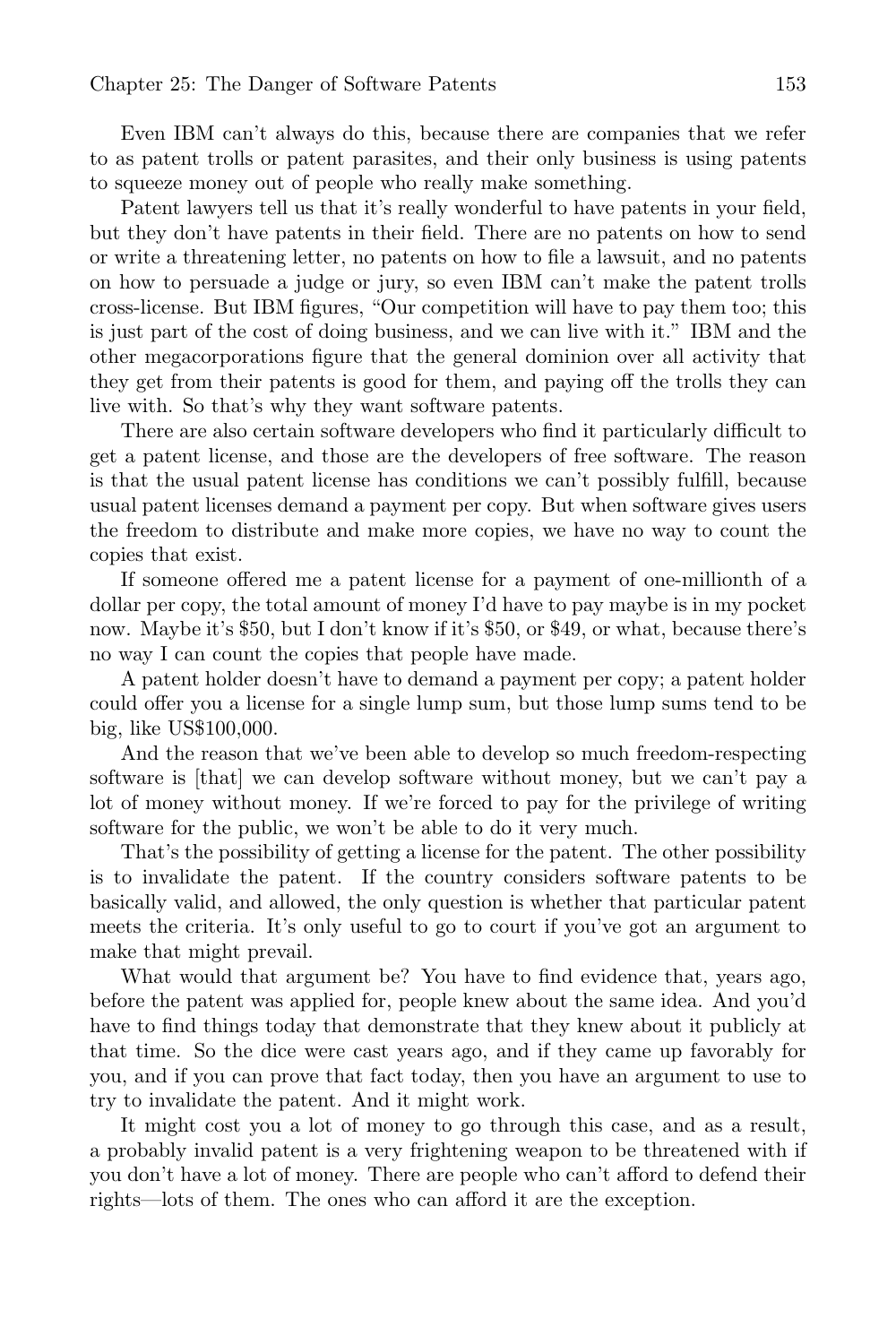These are the three things that you might be able to do about each patent that prohibits something in your program. The thing is, whether each one is possible depends on different details of the circumstances, so some of the time, none of them is possible; and when that happens, your project is dead.

But lawyers in most countries tell us, "Don't try to find the patents in advance," and the reason is that the penalty for infringement is bigger if you knew about the patent. So what they tell you is "Keep your eyes shut. Don't try to find out about the patents, just go blindly taking your design decisions, and hope."

And of course, with each single design decision, you probably don't step on a patent. Probably nothing happens to you. But there are so many steps you have to take to get across the minefield, it's very unlikely you will get through safely. And of course, the patent holders don't all show up at the same time, so you don't know how many there are going to be.

The patent holder of the natural order recalculation patent was demanding 5 percent of the gross sales of every spreadsheet. You could imagine paying for a few such licenses, but what happens when patent holder number 20 comes along, and wants you to pay out the last remaining 5 percent? And then what happens when patent holder number 21 comes along?

People in business say that this scenario is amusing but absurd, because your business would fail long before you got there. They told me that two or three such licenses would make your business fail. So you'd never get to 20. They show up one by one, so you never know how many more there are going to be.

Software patents are a mess. They're a mess for software developers, but in addition they're a restriction on every computer user because software patents restrict what you can do on your computer.

This is very different from patents, for instance, on automobile engines. These only restrict companies that make cars; they don't restrict you and me. But software patents do restrict you and me, and everybody who uses computers. So we can't think of them in purely economic terms; we can't judge this issue purely in economic terms. There's something more important at stake.

But even in economic terms, the system is self-defeating, because its purpose is supposed to be to promote progress. Supposedly by creating this artificial incentive for people to publish ideas, it's going to help the field progress. But all it does is the exact opposite, because the big job in software is not coming up with ideas, it's implementing thousands of ideas together in one program. And software patents obstruct that, so they're economically self-defeating.

And there's even economic research showing that this is so—showing how in a field with a lot of incremental innovation, a patent system can actually reduce investment in R & D. And of course, it also obstructs development in other ways. So even if we ignore the injustice of software patents, even if we were to look at it in the narrow economic terms that are usually proposed, it's still harmful.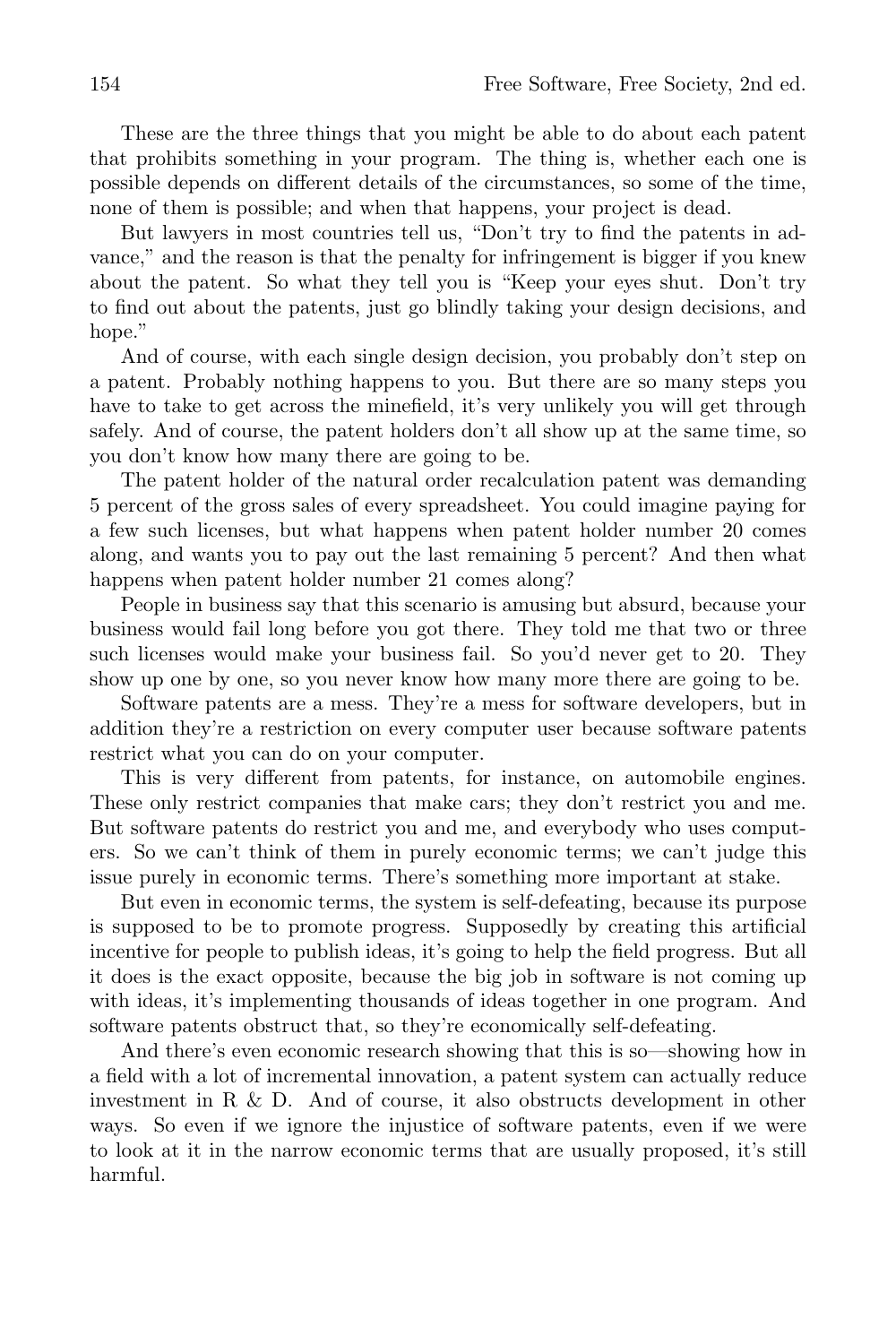People sometimes respond by saying that "People in other fields have been living with patents for decades, and they've gotten used to it, so why should you be an exception?"

Now, that question has an absurd assumption. It's like saying, "Other people get cancer, why shouldn't you?" I think every time someone doesn't get cancer, that's good, regardless of what happened to the others. That question is absurd because of its presupposition that somehow we all have a duty to suffer the harm done by patents.

But there is a sensible question buried inside it, and that sensible question is "What differences are there between various fields that might affect what is good or bad patent policy in those fields?"

There is an important basic difference between fields in regard to how many patents are likely to prohibit or cover parts of any one product.

Now we have a naive idea in our minds which I'm trying to get rid of, because it's not true. And it's that on any one product there is one patent, and that patent covers the overall design of that product. So if you design a new product, it can't be patented already, and you will have an opportunity to get "the patent" on that product.

That's not how things work. In the 1800s, maybe they did, but not now. In fact, fields fall on a spectrum of how many patents [there are] per product. The beginning of the spectrum is one, but no field is like that today; fields are at various places on this spectrum.

The field that's closest to that is pharmaceuticals. A few decades ago, there really was one patent per pharmaceutical, at least at any time, because the patent covered the entire chemical formula of that one particular substance. Back then, if you developed a new drug, you could be sure it wasn't already patented by somebody else and you could get the one patent on that drug.

But that's not how it works now. Now there are broader patents, so now you could develop a new drug, and you're not allowed to make it because somebody has a broader patent which covers it already.

And there might even be a few such patents covering your new drug simultaneously, but there won't be hundreds. The reason is, our ability to do biochemical engineering is so limited that nobody knows how to combine so many ideas to make something that's useful in medicine. If you can combine a couple of them you're doing pretty well at our level of knowledge. But other fields involve combining more ideas to make one thing.

At the other end of the spectrum is software, where we can combine more ideas into one usable design than anybody else, because our field is basically easier than all other fields. I'm presuming that the intelligence of people in our field is the same as that of people in physical engineering. It's not that we're fundamentally better than they are; it's that our field is fundamentally easier, because we're working with mathematics.

A program is made out of mathematical components, which have a definition, whereas physical objects don't have a definition. The matter does what it does, so through the perversity of matter, your design may not work the way it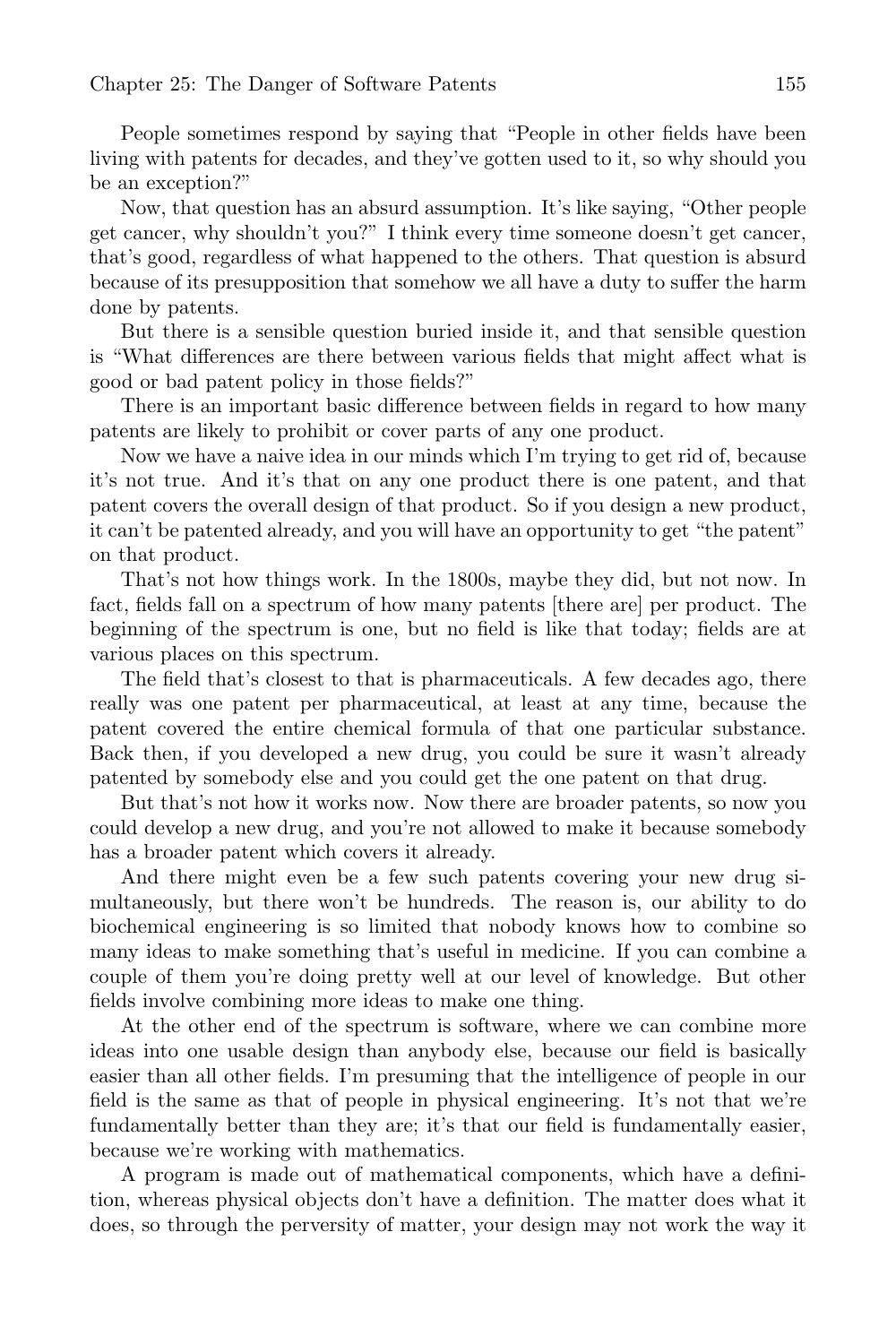"should" have worked. And that's just tough. You can't say that the matter has a bug in it, and the physical universe should get fixed. [Whereas] we [programmers] can make a castle that rests on a mathematically thin line, and it stays up because nothing weighs anything.

There're so many complications you have to cope with in physical engineering that we don't have to worry about.

For instance, when I put an if-statement inside of a while-loop,

- I don't have to worry that if this while-loop repeats at the wrong rate, the if-statement might start to vibrate and it might resonate and crack;
- *•* I don't have to worry that if it resonates much faster—you know, millions of times per second—that it might generate radio frequency signals that might induce wrong values in other parts of the program;
- I don't have to worry that corrosive fluids from the environment might seep in between the if-statement and the while-statement and start eating away at them until the signals don't pass anymore;
- I don't have to worry about how the heat generated by my if-statement is going to get out through the while-statement so that it doesn't make the if-statement burn out; and
- *•* I don't have to worry about how I would take out the broken if-statement if it does crack, burn, or corrode, and replace it with another if-statement to make the program run again.

For that matter, I don't have to worry about how I'm going to insert the if-statement inside the while-statement every time I produce a copy of the program. I don't have to design a factory to make copies of my program, because there are various general commands that will make copies of anything.

If I want to make copies on CD, I just have to write a master; and there's one program I can [use to] make a master out of anything, write any data I want. I can make a master CD and write it and send it off to a factory, and they'll duplicate whatever I send them. I don't have to design a different factory for each thing I want to duplicate.

Very often with physical engineering you have to do that; you have to design products for manufacturability. Designing the factory may even be a bigger job than designing the product, and then you may have to spend millions of dollars to build the factory. So with all of this trouble, you're not going to be able to put together so many different ideas in one product and have it work.

A physical design with a million nonrepeating different design elements is a gigantic project. A program with a million different design elements, that's nothing. It's a few hundred thousand lines of code, and a few people will write that in a few years, so it's not a big deal. So the result is that the patent system weighs proportionately heavier on us than it does on people in any other field who are being held back by the perversity of matter.

A lawyer did a study of one particular large program, namely the kernel Linux, which is used together with the GNU operating system that I launched.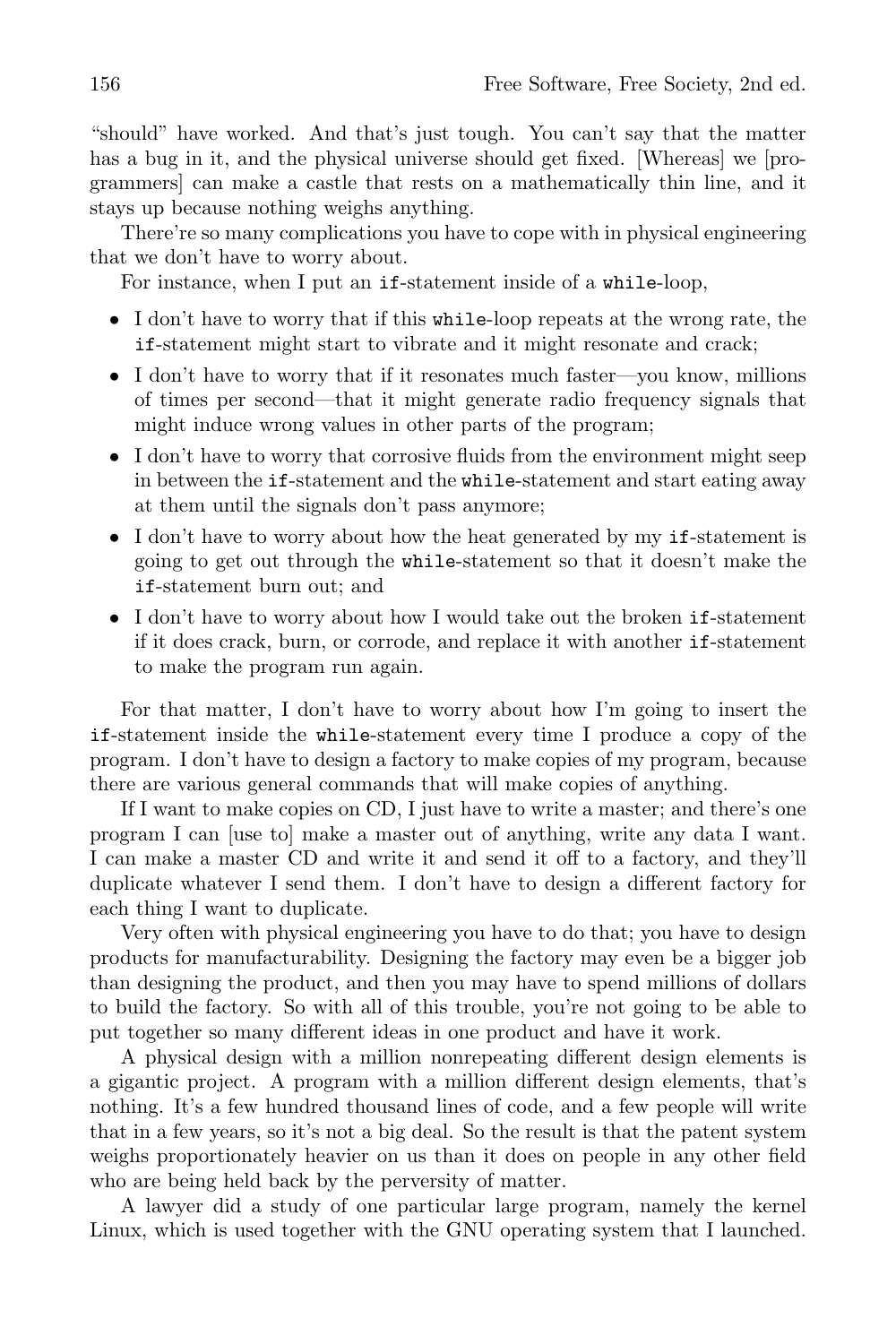This was five years ago now; he found 283 different US patents, each of which appeared to prohibit some computation done somewhere in the code of Linux. At the time I saw an article saying that Linux was 0.25 percent of the whole system. So by multiplying 300 by 400 we can estimate the number of patents that would prohibit something in the whole system as being around 100,000. This is a very rough estimate only, and no more accurate information is available, since trying to figure it out would be a gigantic task.

Now this lawyer did not publish the list of patents, because that would have endangered the developers of Linux the kernel, putting them in a position where the penalties if they were sued would be greater. He didn't want to hurt them; he wanted to demonstrate how bad this problem is, of patent gridlock.

Programmers can understand this immediately, but politicians usually don't know much about programming; they usually imagine that patents are basically much like copyrights, only somehow stronger. They imagine that since software developers are not endangered by the copyrights on their work, that they won't be endangered by the patents on their work either. They imagine that, since when you write a program you have the copyright, [therefore likewise] if you write a program you have the patents also. This is false—so how do we give them a clue what patents would really do? What they really do in countries like the US?

I find it's useful to make an analogy between software and symphonies. Here's why it's a good analogy.

A program or symphony combines many ideas. A symphony combines many musical ideas. But you can't just pick a bunch of ideas and say "Here's my combination of ideas, do you like it?" Because in order to make them work you have to implement them all. You can't just pick musical ideas and list them and say, "Hey, how do you like this combination?" You can't hear that [list]. You have to write notes which implement all these ideas together.

The hard task, the thing most of us wouldn't be any good at, is writing all these notes to make the whole thing sound good. Sure, lots of us could pick musical ideas out of a list, but we wouldn't know how to write a good-sounding symphony to implement those ideas. Only some of us have that talent. That's the thing that limits you. I could probably invent a few musical ideas, but I wouldn't know how to use them to any effect.

So imagine that it's the 1700s, and the governments of Europe decide that they want to promote the progress of symphonic music by establishing a system of musical idea patents, so that any musical idea described in words could be patented.

For instance, using a particular sequence of notes as a motif could be patented, or a chord progression could be patented, or a rhythmic pattern could be patented, or using certain instruments by themselves could be patented, or a format of repetitions in a movement could be patented. Any sort of musical idea that could be described in words would have been patentable.

Now imagine that it's 1800 and you're Beethoven, and you want to write a symphony. You're going to find it's much harder to write a symphony you don't